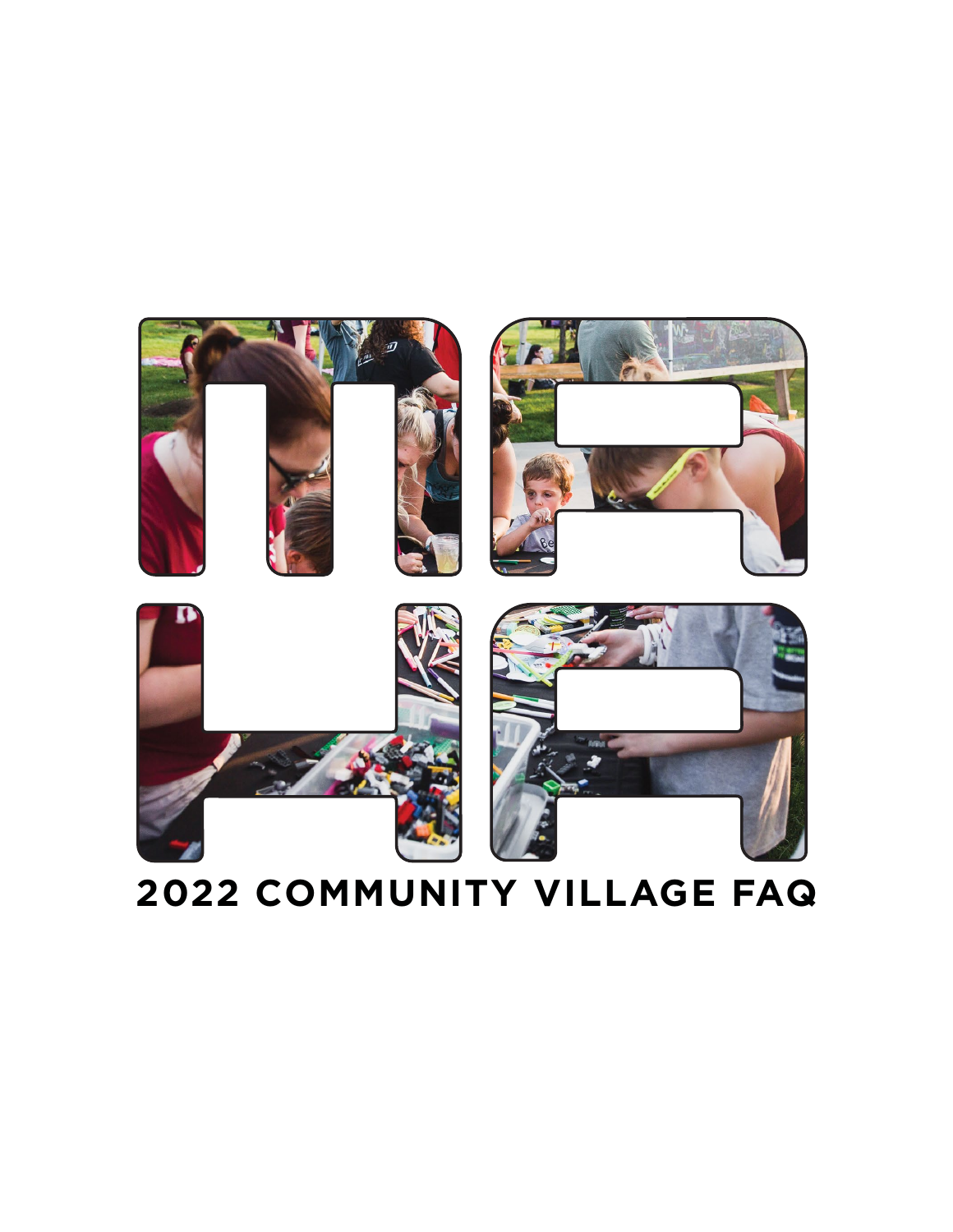# **ABOUT COMMUNITY VILLAGE**

The Maha Community Village is returning after a 2-year hiatus due to the pandemic. We are being thoughtful in our return and reducing the number of participants by half in order to provide a safe environment while still engaging with attendees.

The Community Village at Maha has merged fun and learning together since 2012. The 2022 Community Village is seeking  $501(c)(3)$  nonprofits  $-$  specifically those that provide services related to personal well being, directly or indirectly — to join with us in making a difference. Your organization is invited to concept an activity that reflects who you are and what you bring to the community, to be carried out during these days of creativity and discovery. For organizations that do not work in areas related to personal wellness: don't worry, you can absolutely still apply. We only ask that you agree to stand with Maha to encourage conversation around the importance of self-care, well being, and access to important resources.

Please review the Community Village FAQ section before applying and get in touch at [community@mahafestival.com](mailto:community%40mahafestival.com?subject=) with any additional questions.

# **KEY DATES**

**February 1: Application opens March 15: Application closes March 31:** Notification of participating organizations **Mid-April:** Public announcement of participating organizations<sup>\*</sup> July 1: Logistics information sent to participants via email July 29 & 30: Maha Festival at Aksarben Village \*Please refrain from announcing prior to the date we determine.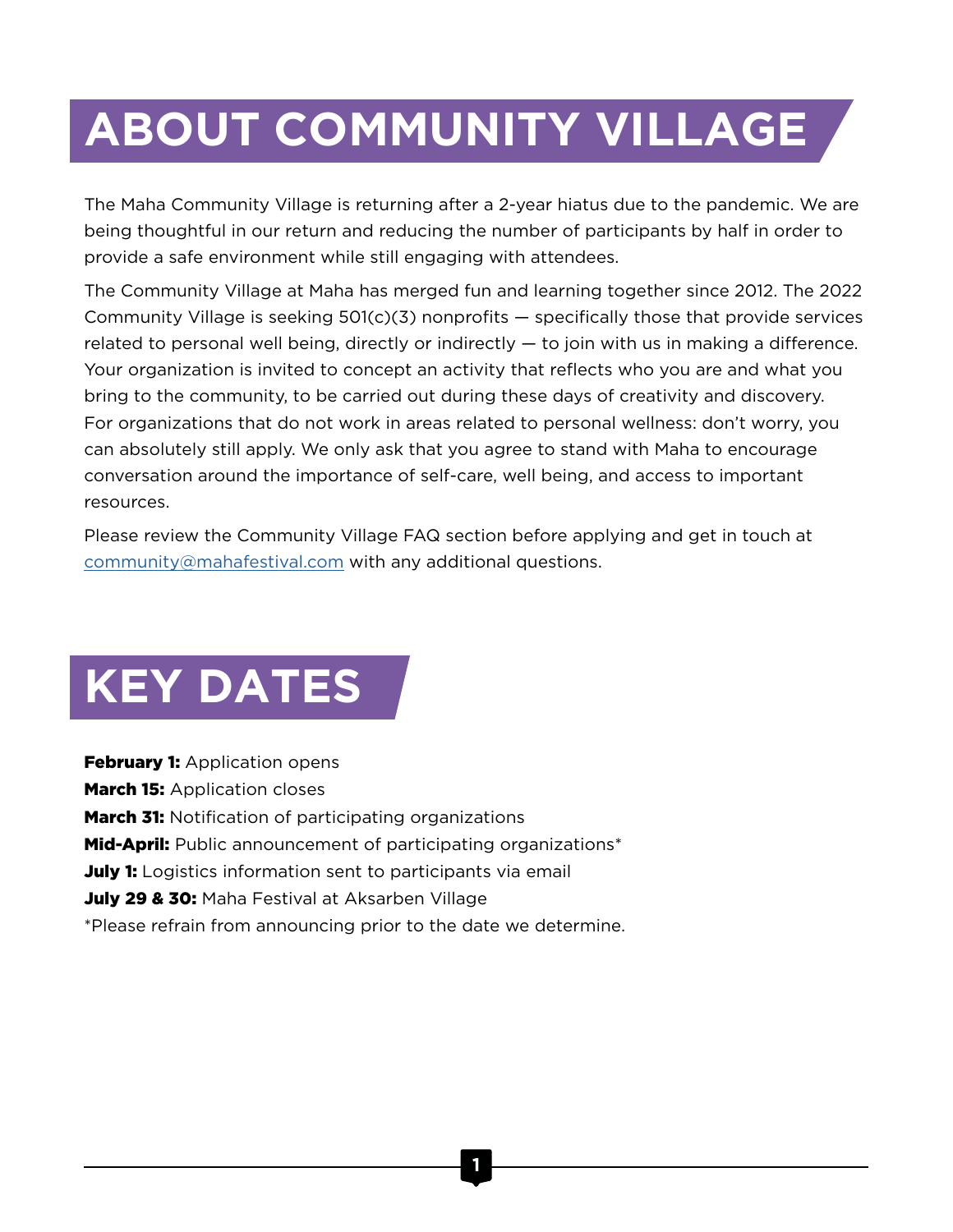# **AUDIENCE**

Below is a snapshot of who you're reaching with your on-site activity. Please note that Maha Festival offers free admission to children ages 10 and younger when accompanied by a ticketed adult; since we do not capture demographic information from this group, they are not reflected in the data below. Approximately 5% of attendees brought children in 2021.

|          |                                          | 2021               | 2019   | 2018                       | 2017           | 2016  | 2015  |
|----------|------------------------------------------|--------------------|--------|----------------------------|----------------|-------|-------|
|          | <b>Overall Festival Attendance</b>       | 6,400 <sup>*</sup> | 14,500 | 6,500 (Fri)<br>7,800 (Sat) | 8,500          | 7,600 | 9,000 |
| ATTENDEE | Omaha Area                               | 73%                | 71%    | 65%                        | 58%            | 64%   | 58%   |
|          | Greater Nebraska                         | 11%                | 8%     | 19%                        | 6%             | 6%    | 7%    |
|          | Midwest Representation (Outside NE)**    | 11%                | 11%    | 10%                        | 8%             | 6%    | 10%   |
|          | Beyond the Midwest                       | 5%                 | 10%    | 5%                         | 7%             | 7%    | 4%    |
|          | Total Number of States Represented       | 42                 | 43     | 36                         | 38             | 34    | 34    |
|          | Total Number of Countries Represented*** | 0                  | 7      | $\overline{2}$             | $\overline{2}$ |       | 4     |
| ATTENDEE | 17 or Younger                            | 1%                 | 2%     | 2%                         | 2%             | 6%    | 4%    |
|          | $18 - 24$                                | 19%                | 13%    | 17%                        | 12%            | 22%   | 26%   |
|          | 25-34                                    | 38%                | 40%    | 37%                        | 39%            | 35%   | 38%   |
|          | $35 - 44$                                | 22%                | 30%    | 27%                        | 31%            | 23%   | 23%   |
|          | 45-54                                    | 15%                | 11%    | 10%                        | 12%            | 11%   | 7%    |
|          | 55 or Older                              | 5%                 | 3%     | 6%                         | 4%             | 3%    | 2%    |

\*Capacity intentionally limited in response to COVID-19

\*\*Midwest Representation (outside NE) considered as: Iowa, Colorado, Kansas, Missouri, South Dakota, Wyoming \*\*\*Outside of US. Countries sold to: Belgium, Canada, France, Germany, Ireland, Japan, Mexico, New Zealand, Russia, Switzerland, Turkey, United Kingdom, Vietnam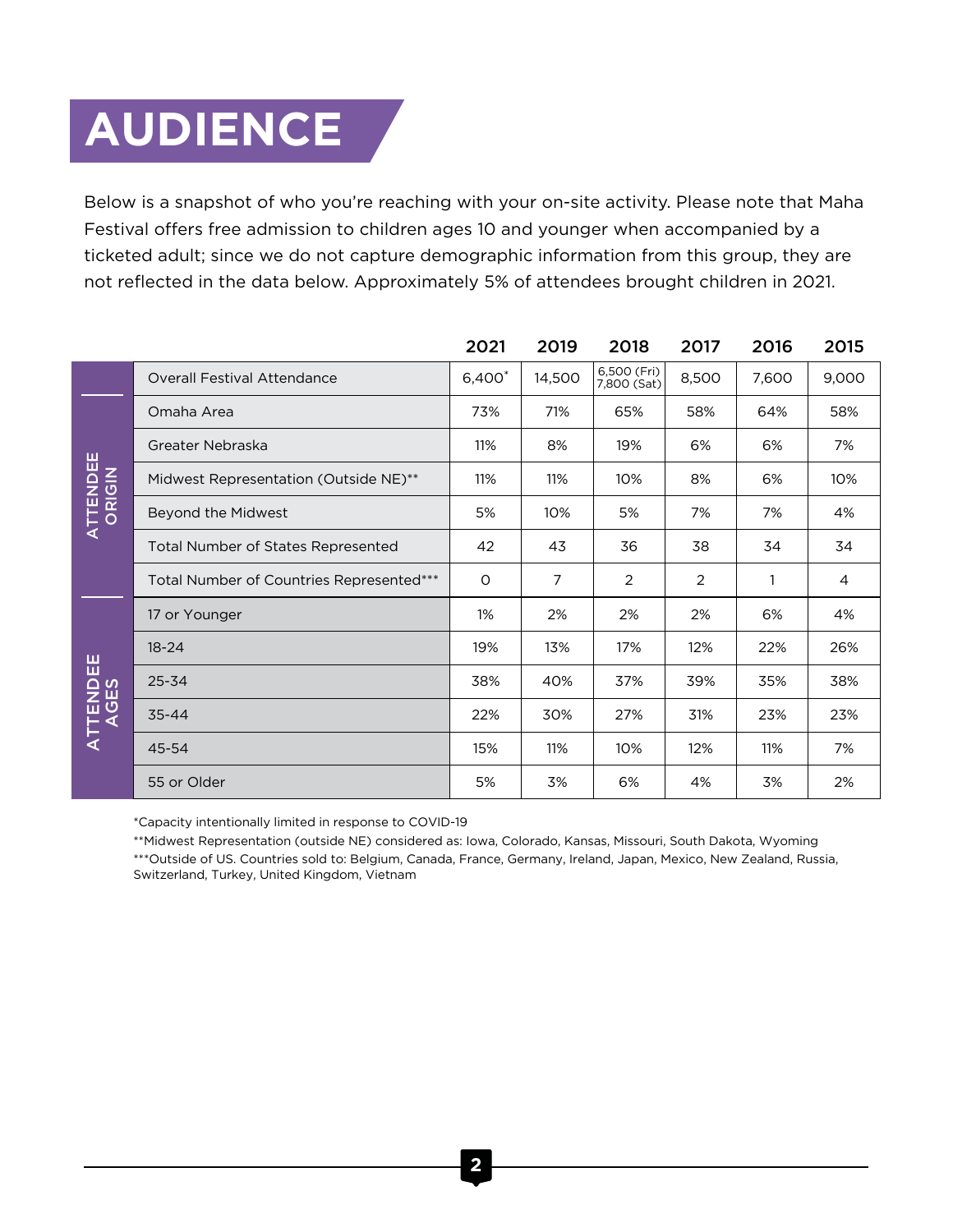# **APPLICATION AND ELIGIBILITY**

### Who is eligible to apply?

Any local 501(c)(3) nonprofit organization willing to bring a creative activity to Maha is eligible to apply.

#### My nonprofit isn't located in the Omaha area — can we still apply?

If your work positively affects the community here, but you're located elsewhere, you can still apply, but please note the preference is to have local organizations on-site. This exception is made on a case-by-case basis.

#### Our organization doesn't work in areas related to personal wellness. Can we still participate in Community Village?

Yes! All local 501(c)(3) nonprofits that apply will be considered.

#### How does Maha choose organizations to participate in the Community Village?

Our internal committee reviews all applications and selects organizations based on available space and evaluation of how the proposed activity will enhance the festival experience. Organizations will be notified of their approval to participate by March 31.

# **ACTIVITIES**

#### What kinds of activities work best at Maha?

The more creative, the better! We've had many activities over the years. Some of the fan favorites have been art projects, games, trivia, demonstrations, and educational activities, just to name a few. Please be mindful of the waste created by your activity and strive to use products that can be recycled or composted at our zero-waste stations.

#### What kinds of activities do not work well at the festival?

Activities that require small group participation, play music (without headphones), take a lot of time for an individual to complete, or require significant one-on-one conversation may not work well in a music festival environment.

#### Are there any activities that are not allowed in Community Village?

Per Stinson Park's regulations, we do not allow live animals, dunk tanks (or any activity that uses a significant amount of water), or the use of open flame or fire. Please get in touch if you're unsure about whether your activity would be permitted.

We also require that there are no sales of merchandise in your tent and that activities and displays are "G-rated", as many children enjoy the Community Village with their families.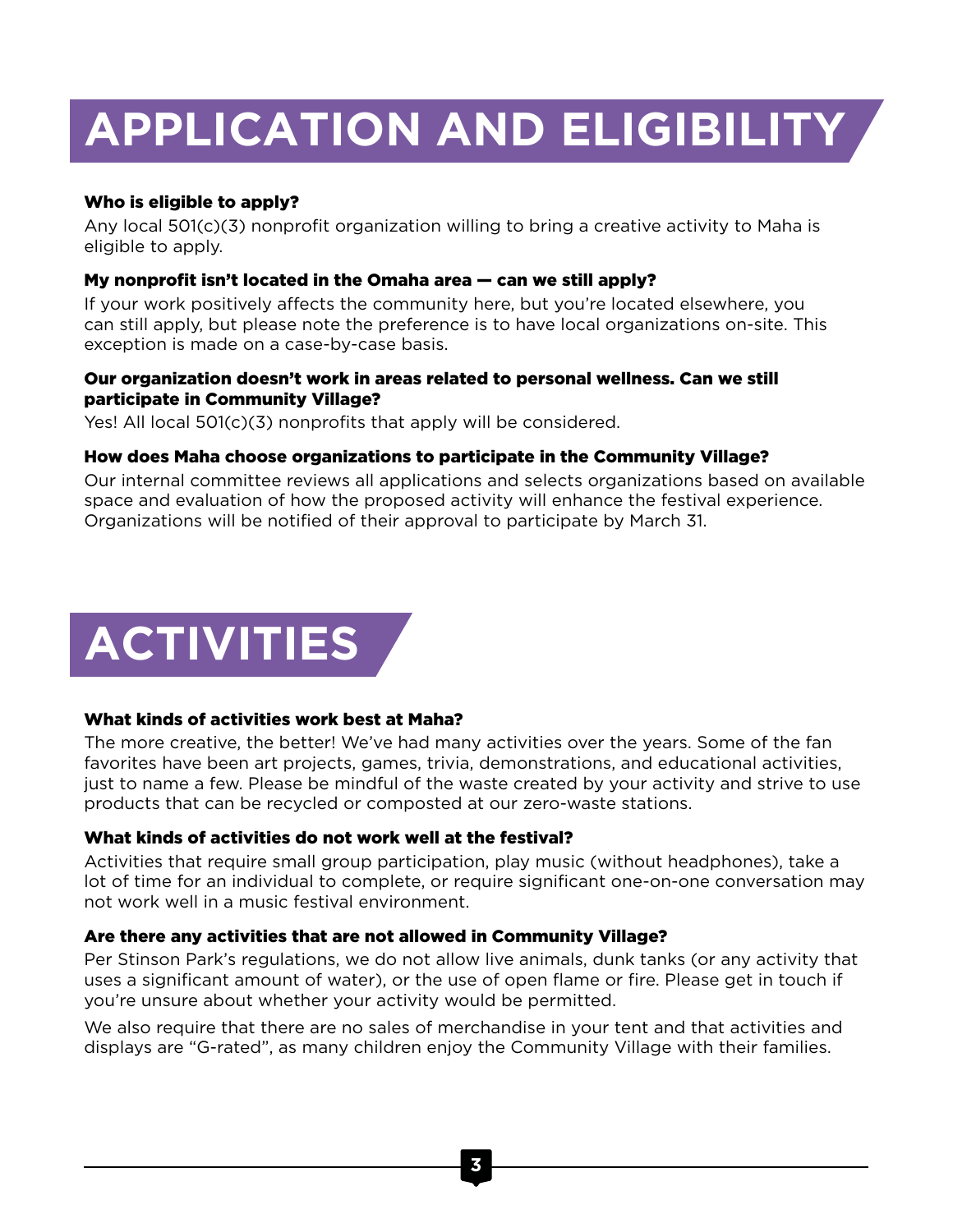## **PARTICIPATION AND LOGISTICS**

#### When and where does the Community Village take place?

Maha Festival is at Stinson Park in Aksarben Village. The gates are open to attendees Friday, July 29 at 5 p.m. and Saturday, July 30, 2022 at 2 p.m. Community Village closes both days at dusk, around 8 p.m..

#### Does my organization need to participate in both days of the festival?

Yes.

#### How many free tickets do we get?

To make entry and re-entry easier for Community Village, we will provide wristbands and tickets with unlimited re-entry for each booth worker. Each booth/organization will receive up to six 2-day wristbands. We will schedule a date in July to pre-distribute your wristbands.

#### When can we setup and tear down?

**Set up:** We will get in touch with exact times closer to the event, but organizations participating in both festival days will be able to load in at noon on Friday, July 29. Organizations participating in Saturday only can load in beginning at noon that day.

**Tear down:** If you are participating in both days, you may leave your booth intact overnight from Friday to Saturday and there will be security guards on the festival grounds. After Community Village closes on Saturday, Maha staff will determine when it's safe to load out based on festival volume, and notify everyone. All items must be removed from the park no later than 2 a.m..

#### Where do we park when we arrive?

Free parking is available in any one of Aksarben Village's four parking garages.

#### How much space do we get?

Each organization will have a 10'x10' tent.

#### What is provided in the tent?

Maha will place one 8' table and 4 chairs for each organization unless coordinated otherwise.

#### Our activity requires extra green space, can we have it?

There is space in front of all Community Village tents that can be used to extend your activity. Please coordinate with us in advance if you plan to do this, and be mindful of the organizations you are sharing space with.

*Continued on next page.*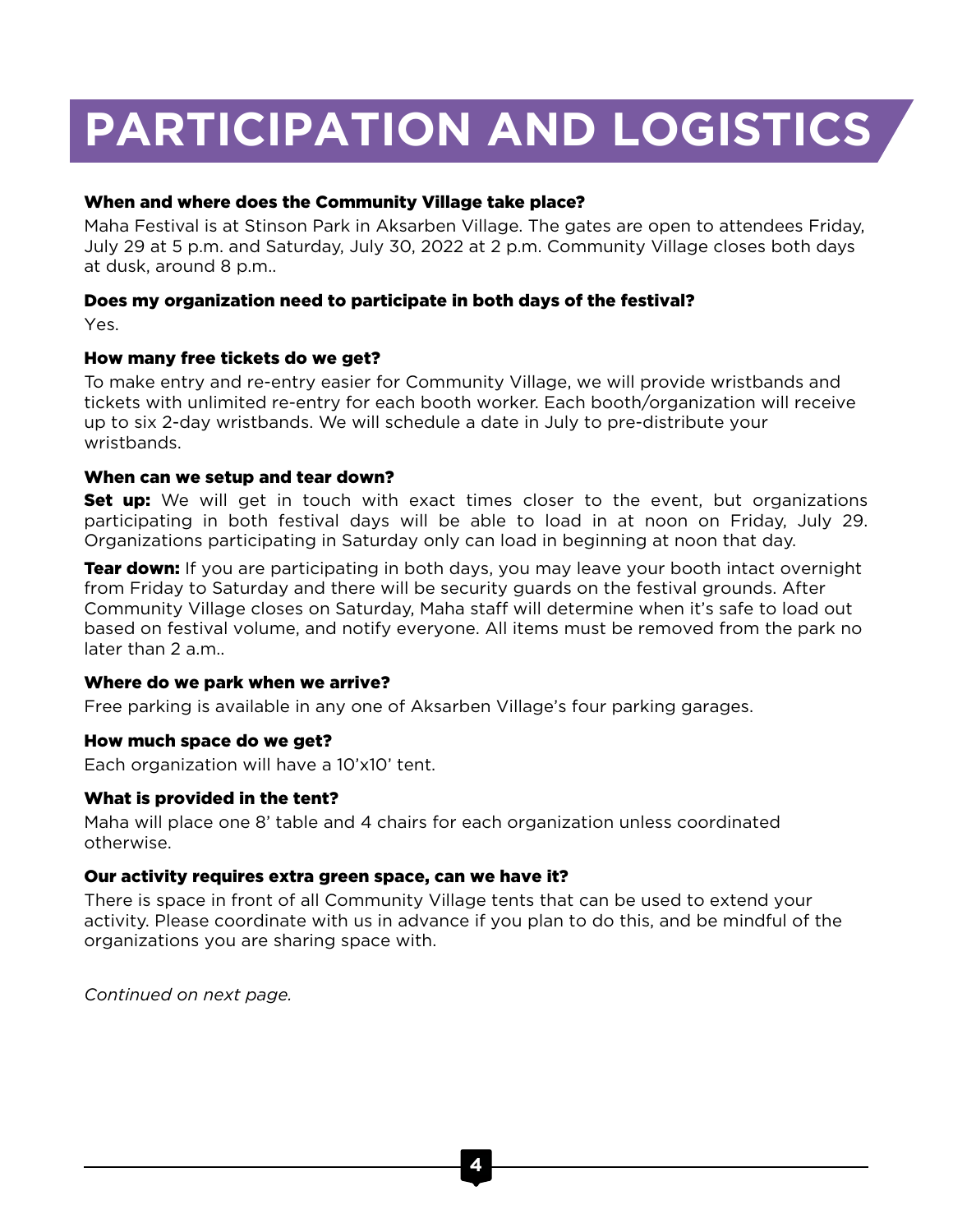### **PARTICIPATION AND LOGISTICS**

#### *Continued*

#### Can we bring in a cooler for volunteer food and drink?

Yes. Coolers for food and non-alcoholic beverages only need to be on-site PRIOR to gates opening to the public, so please plan your setup time accordingly. This is an exception; general attendees are not allowed to bring in food and drink.

Free water refills will be on-site.

#### Will we have electricity available for our tent?

Yes. If you need electricity, let us know ASAP so we can place you in one of the tents near a power source. Please be prepared with your own long extension cords to connect to power sources, as we will not provide those.

#### Can we hang items/banners in/on our tent?

Yes. Please bring your own zip tie fasteners, tape, rope, etc. Please coordinate with your tent mates to be sure there is room for everyone's items.

#### Can we stake anything in the ground?

No. This is strictly prohibited by the Stinson Park property management due to the underground sprinkler system. There are NO exceptions to this rule. Please devise alternative methods for securing or supporting items for your activity.

#### Will there be a water source nearby?

Yes. Maha will have water stations for refilling water bottles for drinking. Please let Maha staff know if you will require water for your activity and someone will direct you to a water source.